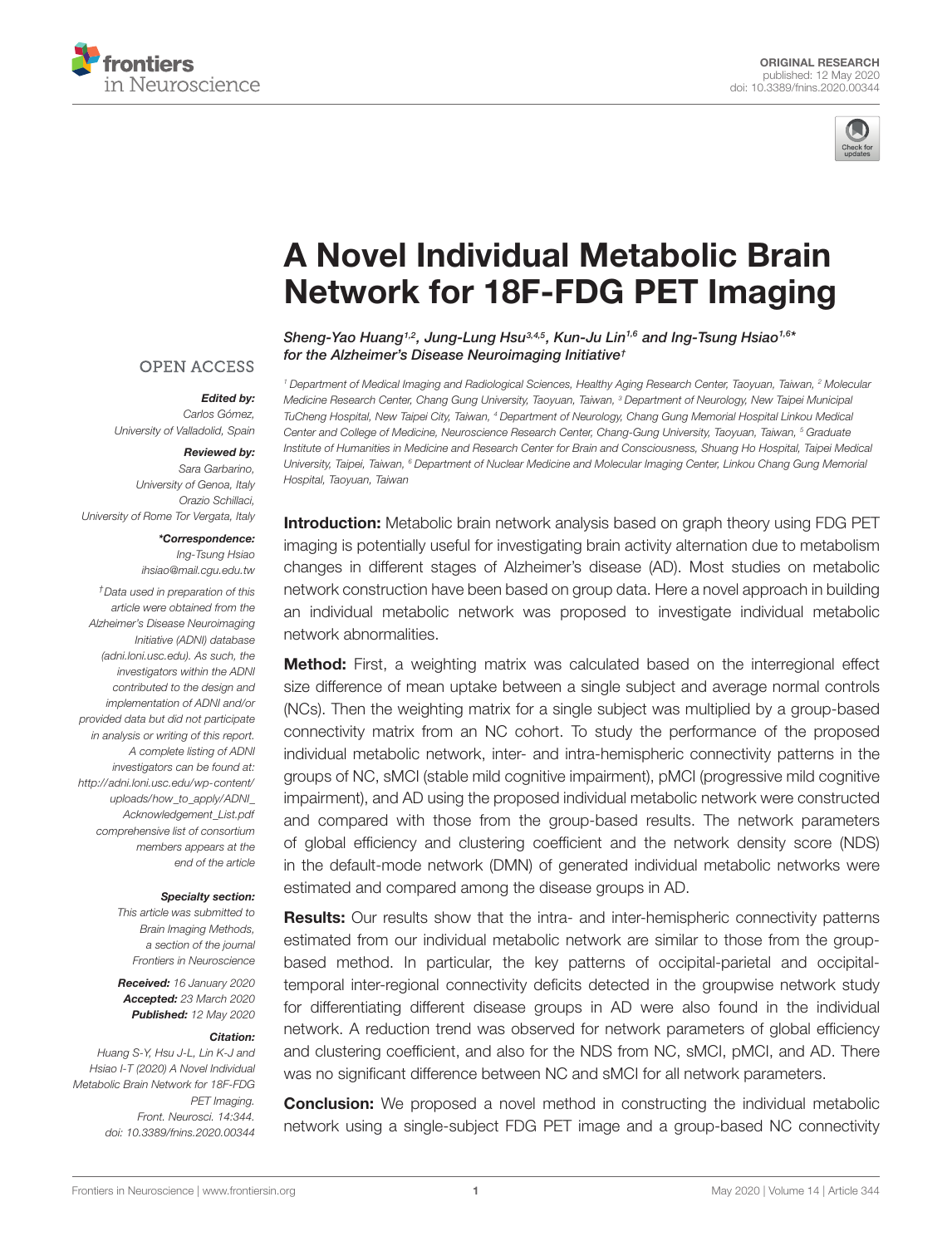matrix. The result has shown the effectiveness and feasibility of the proposed individual metabolic network in differentiating disease groups in AD. Future studies should include investigation of inter-individual variability and the correlation of individual network features to disease severities and clinical performance.

Keywords: individual metabolic network, FDG-PET, Alzheimer's disease, progressive MCI, stable MCI

# **INTRODUCTION**

Alzheimer's disease (AD) is a major neurodegenerative disease with clinical characteristics of memory and cognitive decline due to structural and functional changes in the brain. Early detection of AD, even before the transitional stage of mild cognitive impairment (MCI), is necessary and important for potential disease prevention and treatment. To capture the structural and functional changes in the brain due to disease, various tracers in positron emission tomography (PET) were investigated for imaging neuropathological changes using amyloid and tau PET imaging [\(Iturria-Medina et al.,](#page-9-0) [2014;](#page-9-0) [Oxtoby et al.,](#page-9-1) [2017;](#page-9-1) [Hanseeuw et al.,](#page-9-2) [2019\)](#page-9-2) and for imaging metabolism [\(Kuang et al.,](#page-9-3) [2019\)](#page-9-3).

In addition to the imaging quantitation, brain network analysis based on graph theory using neuroimaging methods provides network information about brain organization and has recently become a potentially useful diagnostic tool for investigating functional or structural connectivity changes in neurodegeneration [\(Raj et al.,](#page-9-4) [2015;](#page-9-4) [Garbarino and Lorenzi,](#page-8-0) [2019;](#page-8-0) [Garbarino et al.,](#page-9-5) [2019\)](#page-9-5). In particular, metabolic network analysis using FDG PET provides functional interregional connectivity information and has been reported to offer differential diagnosis power for different disease groups in AD [\(Seeley et al.,](#page-9-6) [2009;](#page-9-6) [Sanz-Arigita et al.,](#page-9-7) [2010;](#page-9-7) [Huang et al.,](#page-9-8) [2018\)](#page-9-8). However, unlike fMRI [\(Zhou et al.,](#page-10-0) [2012\)](#page-10-0), which includes time-series information, metabolic networks derived from static FDG PET scans are usually constructed from group data [\(He et al.,](#page-9-9) [2008;](#page-9-9) [Seo et al.,](#page-9-10) [2013;](#page-9-10) [Duan et al.,](#page-8-1) [2017;](#page-8-1) [Huang et al.,](#page-9-8) [2018\)](#page-9-8), and only grouplevel network properties can be studied [\(Kuang et al.,](#page-9-3) [2019\)](#page-9-3). However, to investigate individual brain abnormalities and intersubject variability, an individual brain network is necessary for single subjects. To solve this problem, a few methods for deriving individual brain networks have been proposed and most of them involved morphological network construction using T1-weighted MR images based on regional distance measurements [\(Raj et al.,](#page-9-11) [2010;](#page-9-11) [Zhou et al.,](#page-10-1) [2011;](#page-10-1) [Tijms et al.,](#page-9-12) [2012;](#page-9-12) [Kong et al.,](#page-9-13) [2015;](#page-9-13) [Li](#page-9-14) [et al.,](#page-9-14) [2017\)](#page-9-14), regional morphological distributions [\(Kong et al.,](#page-9-13) [2015\)](#page-9-13), network diffusion models [\(Raj et al.,](#page-9-15) [2012\)](#page-9-15), or multivoxel nodes [\(Tijms et al.,](#page-9-12) [2012\)](#page-9-12). Only a few approaches for constructing individual metabolic networks have been proposed recently based on multi-voxel cubes [\(Yao et al.,](#page-9-16) [2016\)](#page-9-16), multimodal connectivity [\(Iturria-Medina et al.,](#page-9-17) [2018\)](#page-9-17), or regional intensity relations [\(Li et al.,](#page-9-18) [2018\)](#page-9-18).

In this study, we proposed a novel approach for constructing individual metabolic networks using a static FDG PET image for single subjects. The method is based on calculating a weighting matrix from the interregional effect size (ES) difference between a single subject and average normal controls (NCs), and then

imposing the weighting matrix on a group-based connectivity matrix of a NC cohort. To study the performance of the proposed method, inter- and intra-hemispheric connectivity patterns in groups of NC, stable mild cognitive impairment (sMCI), progressive mild cognitive impairment (pMCI), and AD patients were constructed using the proposed individual metabolic network and compared with those from the groupbased results. In addition, to illustrate the potential application, the network parameters, including the small-world network properties of network efficiency, clustering coefficient, gamma, and lambda in an individual network, and the network density score (NDS) of each generated network in the default-mode network (DMN) were calculated and compared among the AD disease groups.

### MATERIALS AND METHODS

#### **Subjects**

Data were obtained from the Alzheimer's Disease Neuroimaging Initiative (ADNI) database<sup>[1](#page-1-0)</sup>. The ADNI was launched in 2003 as a public–private partnership with the primary goal of testing whether serial magnetic resonance imaging (MRI), PET, other biological markers, and clinical and neuropsychological assessment can be combined to measure the progression of MCI and early AD. ADNI (ADNI [ClinicalTrials.gov](https://clinicaltrials.gov) identifier: NCT00106899) is the result of the efforts of many coinvestigators from a broad range of academic institutions and private corporations, with subjects recruited from over 50 sites across the United States and Canada. Details of the ADNI-1 and ADNI-2 protocol, timelines, study procedures, and biomarkers can be found in the ADNI-1 and ADNI-[2](#page-1-1) procedures manual<sup>2</sup>. For up-to-date information, see [www.adni-info.org.](http://www.adni-info.org)

To select age-matched subjects with significant clinical performance in different disease groups, PET data of 100 subjects consisting of 39 women and 61 men, 45 sMCI and 55 pMCI, and 100 AD subjects were included in this study. The demographic data was listed in **[Table 1](#page-2-0)**. The definition of sMCI is for subjects with stable diagnosis of MCI at least for 36 months and pMCI if progression to AD within 12 months after baseline but no reversion to MCI or NC later.

All image processing was performed using PMOD image analysis software (version 3.7; PMOD Technologies Ltd, Zurich, Switzerland). PET image was first spatially normalized into the Montreal Neurological Institute (MNI) space based on the FDGtemplate from the PMOD. Regional SUV ratio (SUVR; standard

<span id="page-1-0"></span><sup>1</sup> [adni.loni.usc.edu](http://adni.loni.usc.edu/)

<span id="page-1-1"></span><sup>2</sup><http://www.adni-info.org/>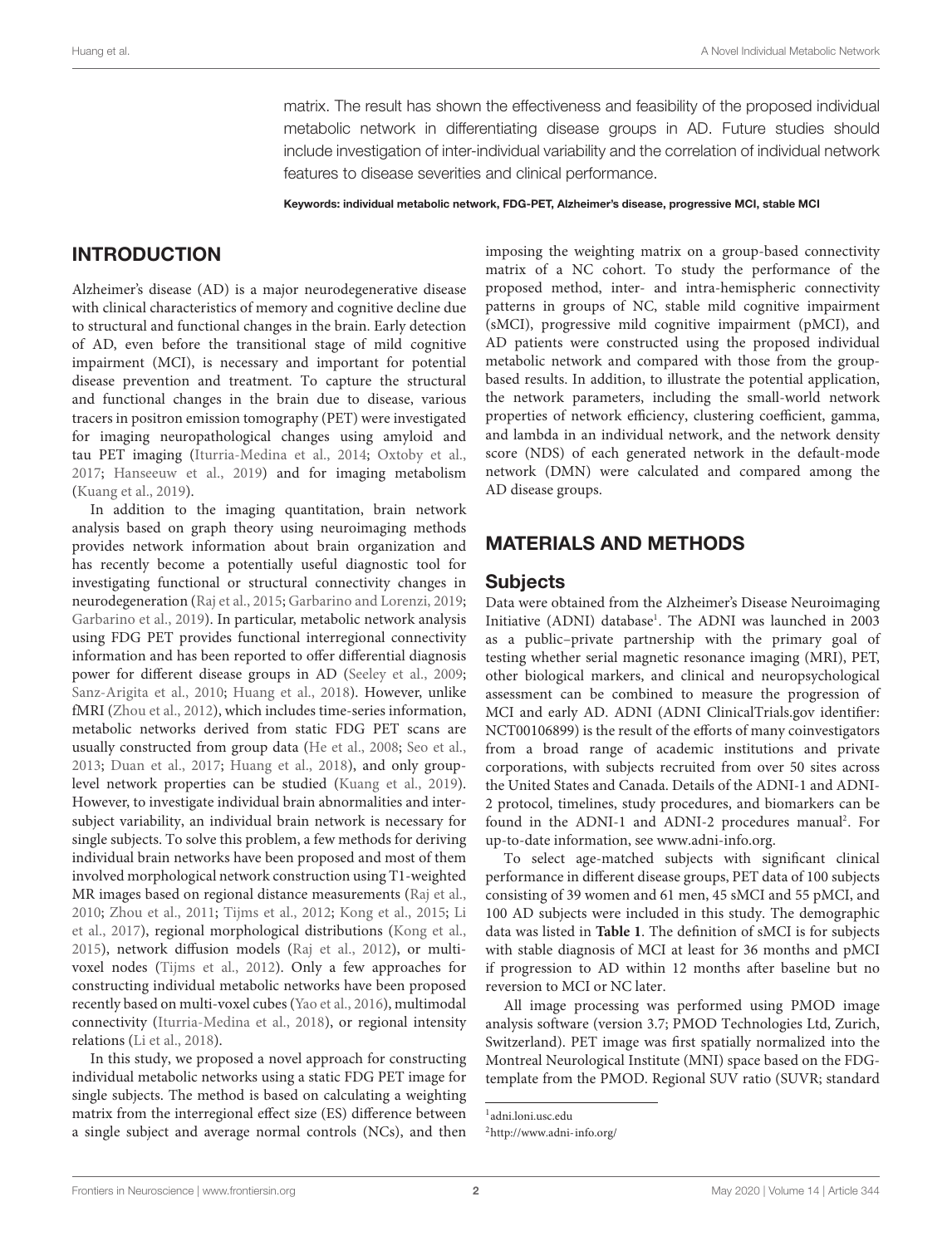#### <span id="page-2-0"></span>**TABLE 1** | Summary of subject information.

| Variable             | Mean $(\pm SD)$  |                  |                  |                    |
|----------------------|------------------|------------------|------------------|--------------------|
|                      | <b>NC</b>        | sMCI             | pMCI             | AD                 |
| No. subjects         | 100              | 45               | 55               | 100                |
| Gender (male/female) | 61/39            | 32/13            | 34/21            | 58/42              |
| Age (years)          | $75.6 (\pm 4.3)$ | $77.1 (\pm 7)$   | $75.4 (\pm 6.4)$ | 76 (±6.7)          |
| Education (years)    | 15.1 $(\pm 3.2)$ | 14.8 $(\pm 3.3)$ | $15.8 (\pm 2.9)$ | $15.5 (\pm 3.1)$   |
| <b>MMSE</b>          | 29.1 $(\pm 0.9)$ | $27 (\pm 4.6)$   | $26 (\pm 2.7)$   | $21.9 (\pm 4)$     |
| Global CDR           | $0.01 (\pm 0.1)$ | $0.47 (\pm 0.1)$ | $0.51 (\pm 0.1)$ | $0.93 \ (\pm 0.5)$ |

Group demographics and clinical data upon 6-month follow-up.

uptake value ratio) was calculated by using the whole cerebellum as the reference region [\(Hsiao et al.,](#page-9-19) [2013\)](#page-9-19). Finally, each subject's regional SUVR for each AAL structure was extracted to construct the SUVR data matrix with a size of  $1 \times N$ , where "N" is the number of AAL structures including 90 regions [\(Jack et al.,](#page-9-20) [2008\)](#page-9-20). More details about the data processing information can be found in [Huang et al.](#page-9-8) [\(2018\)](#page-9-8). The details about the PET FDG imaging protocols can be obtained from the ADNI website<sup>[3](#page-2-1)</sup>.

#### Individual Metabolic Brain Network

The group-based metabolic network represents the average metabolic connectivity within a group [\(Huang et al.,](#page-9-8) [2018\)](#page-9-8), but loses the individual network information. In order to solve this problem, here we derived an individual metabolic network based on the ES difference of regional SUVR between a single subject and a NC group. The procedure is described below.

An ES is to measure the amount of association between two variables or differences between two groups in an experiment [\(Wilkinson,](#page-9-21) [1999;](#page-9-21) [Nakagawa and Cuthill,](#page-9-22) [2007;](#page-9-22) [Ellis,](#page-8-2) [2010;](#page-8-2) [Kelley](#page-9-23) [and Preacher,](#page-9-23) [2012\)](#page-9-23). For example, Cohen's d is defined as the difference between two group means divided by the standard deviation of the data as  $d = \frac{\bar{x}_1 - \bar{x}_2}{s}$ , where s is the pooled standard deviation [\(Brand et al.,](#page-8-3) [2011\)](#page-8-3).

Here, to derive the individual network, we first modified a treatment effect measure from an independent-group pretestposttest design [\(Becker,](#page-8-4) [1988;](#page-8-4) [Morris and DeShon,](#page-9-24) [2002;](#page-9-24) [Kadel](#page-9-25) [and Kip,](#page-9-25) [2012\)](#page-9-25) to calculate the regional difference between the single-subject SUVR deviation from the mean SUVR value of normal subjects in two regions. Let  $x_i$  and  $x_j$  be regional SUVRs for regions *i* and *j* from one subject,  $\bar{X}_{NC,i}$  and  $\bar{X}_{NC,i}$  be the mean regional SUVR of the normal group, and  $s_i$  and  $s_j$  be the corresponding standard deviations of the regional SUVRs. Then, the ES difference of the SUVR deviation between the i-th and j-th regions from corresponding regions in the normal group can be calculated as

ES 
$$
(i, j)
$$
 =  $\frac{x_i - \bar{X}_{NC,i}}{s_i} - \frac{x_j - \bar{X}_{NC,j}}{s_j}$ . (1)

For calculating the ES in the dependent paired group, [Cohen](#page-8-5) [\(1988\)](#page-8-5) suggested using the following pooled standard deviation,  $\sqrt{s_i^2+s_j^2}$ 

$$
s_p(i, j) = \sqrt{\frac{s_i + s_j}{2}}
$$
. Using the pooled standard deviation and taking

the absolute value of the difference, the corresponding ES difference between regions  $i$  and  $j$  in Eq.1 can be then modified as

$$
ESD(i, j) = \frac{|(x_i - \bar{X}_{NC,i}) - (x_j - \bar{X}_{NC,j})|}{s_p(i, j)}.
$$
 (2)

The ESD  $(i, j)$  can be calculated for all pairs of ROI  $(i, j)$  to obtain a final ESD matrix (90  $\times$  90). By viewing ESD (*i*, *j*) as *z* score [\(Kim,](#page-9-26) [2015\)](#page-9-26) and applying simple Fisher transformation [\(Fisher,](#page-8-6) [1921\)](#page-8-6) of  $z = \frac{1}{2} \ln \left( \frac{1+R}{1-R} \right)$ , one can obtain

$$
R = \frac{\exp{(2z)} - 1}{\exp{(2z)} + 1},
$$

where  $R$  is the correlation coefficient. By applying the Fisher transformation, the correlation coefficient value  $R(i, j)$  between i-th and j-th regions can then be derived as

$$
R(i,j) = \frac{\exp(2 \times \text{ESD}(i,j)) - 1}{\exp(2 \times \text{ESD}(i,j)) + 1},
$$
\n(3)

where  $0 < R$  (*i*, *j*) < 1. A stronger difference of SUVR variation between two regions infers a higher ESD  $(i, j)$  value, which leads to a smaller single-subject regional correlation coefficient. However, the transformation formula (Eq. 3) will generate a higher value for  $R(i, j)$ . Thus, to adjust this, we then applied the 1-R  $(i, j)$  as a weighting factor  $W(i, j)$  for the regional correlation coefficient between the single subject and the NC group as  $W(i,$  $j$ ) = 1-R (*i*, *j*). The final individual correlation matrix for a single subject with element  $M(i, j)$  between regions i and j was then calculated as

$$
M(i,j) = W(i,j) \odot M_{NC}(i,j) \tag{4}
$$

where  $M_{NC}$  (i, j) is the group-based correlation coefficient between the  $i$ -th and  $j$ -th regions of the NC group, and W  $(i, j) = 1-R$   $(i, j)$ . The final individual correlation coefficient matrix (i.e., connectivity matrix) for a single subject can then be computed as  $W\text{-}M_{\text{NC}}$ , where  $M_{\text{NC}}$  is the group-based regional correlation coefficient matrix of the NC group, W is the weighting matrix, and  $\odot$  indicates an element-by-element multiplication. As shown in **[Figure 1](#page-3-0)**, the final processing workflow of the individual metabolic network construction first calculates the individual weight matrix (W) and regional SUVR correlation coefficient matrix  $(M_{NC})$  from the normal group, and then multiplies both  $W$  and  $M_{NC}$  to obtain the final individual correlation coefficient matrix M. The processing steps were summarized as follows:

0. Perform spatial normalization and SUVR calculation for all FDG PET images.

1. Create correlation coefficient matrix of the NC group  $(M_{NC})$ .

2. Calculate the mean  $(\bar{X}_{NC})$  and standard deviation (s) SUVR images in the NC group.

3. For given FDG image  $x$  from a subject, calculate the ES [ESD]  $(i, j)$ ] in Eq. 2.

4. Apply Fisher transformation to obtain correlation coefficient R in Eq. 3.

<span id="page-2-1"></span><sup>3</sup>[www.loni.ucla.edu/ADNI](http://www.loni.ucla.edu/ADNI)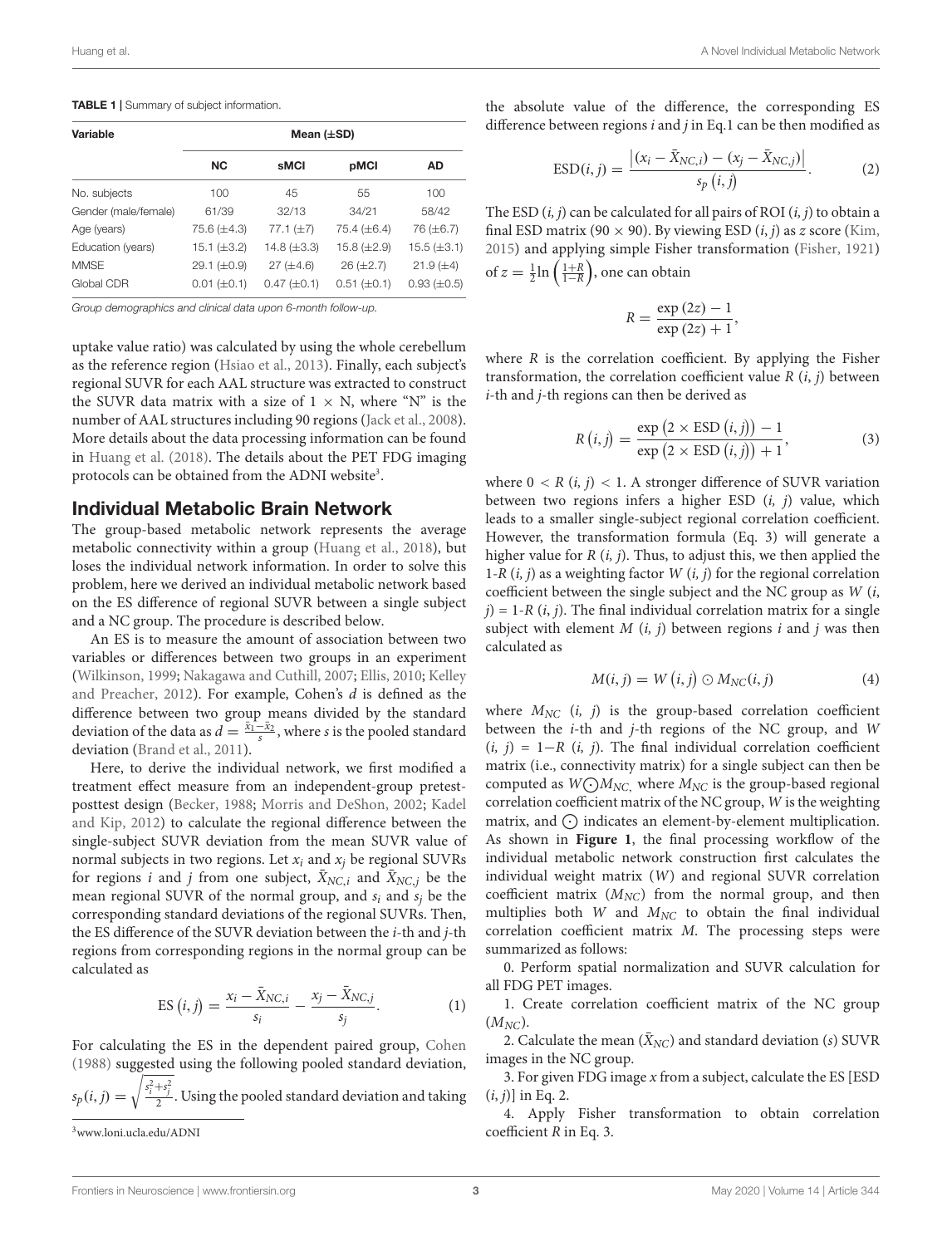

<span id="page-3-0"></span>5. Calculate the weighting matrix  $W = 1 - R$ .

6. Multiply W by  $M_{NC}$  in Eq. 4 to obtain the final individual correlation coefficient matrix M.

#### Small-Worldness Analysis

To evaluate the network efficiency of our proposed individual brain network approach, small-world metrics were calculated [\(Latora and Marchiori,](#page-9-27) [2001;](#page-9-27) [Achard and Bullmore,](#page-8-7) [2007;](#page-8-7) [Wu](#page-9-28) [et al.,](#page-9-28) [2013\)](#page-9-28). Here, we first measured the small-world parameters of the global efficiency, clustering coefficient, lambda, and gamma to evaluate the performance of individual brain networks for NC, pMCI, sMCI, and AD subjects.

The clustering coefficient is applied to measure the degree of connectivity among adjacent nodes. For any node, it is calculated as the number of edges that exist between its nearest neighbors. For a network with N nodes, the mean clustering coefficient C of the network is the average of the clustering coefficient over all nodes

$$
C = \frac{1}{N} \sum_{i} \frac{E_i}{D_i (D_i - 1) / 2},
$$
\n(5)

where  $D_i$  is the number of all possible edges (neighbors) linking to the node  $i$  and  $E_i$  is the number of edges with direct links to node i.

Global efficiency  $(Eg)$  is a measure of the structure of a network [\(Wu et al.,](#page-9-28) [2013\)](#page-9-28) and can be computed as

$$
Eg = \frac{1}{N(N-1)} \sum_{i \neq j} \frac{1}{d_{ij}},
$$
\n(6)

where  $d_{ij}$  is the shortest path length between nodes i and j.

A network could be defined as small-world network when gamma  $\gg$  1, lambda∼1, and sigma > 1. The two smallworld characteristics for lambda and gamma are defined as  $\lambda = L/Lr$  and  $\gamma = C/Cr$  separately, where Lr and Cr indicates the clustering coefficient and the path length of the matched random networks. To achieve statistical significance, random networks were repeated for the network performance evaluation in this study 200 times [\(Chung et al.,](#page-8-8) [2016;](#page-8-8) [Chen et al.,](#page-8-9) [2018;](#page-8-9) [Yao et al.,](#page-9-29) [2018\)](#page-9-29). The measurement for lambda and gamma was conducted using the open toolkit GRETNA<sup>[4](#page-3-1)</sup> [\(Wang](#page-9-30) [et al.,](#page-9-30) [2015\)](#page-9-30) and the Brain Connectivity Toolbox (BCT<sup>[5](#page-3-2)</sup>) [\(Rubinov and Sporns,](#page-9-31) [2010\)](#page-9-31).

#### Network Density Scores

To investigate the performance of the proposed individual networks in different groups, the NDS of each generated network was calculated and compared. Here we only consider the subnetwork of the default mode network (DMN). For a given subject, the subnetwork was constructed from the subject's binary matrix for a specified threshold [\(Qin et al.,](#page-9-32) [2015\)](#page-9-32).

The NDS was defined as the number of intra-network edges divided by all possible connections as

$$
C_X = \frac{1}{n_X (n_X - 1)/2} \sum_{i, j=1:n_X} c_{i, j}, \tag{7}
$$

<span id="page-3-1"></span><sup>4</sup><https://www.nitrc.org/projects/gretna/>

<span id="page-3-2"></span><sup>5</sup><http://www.nitrc.org/projects/bct/>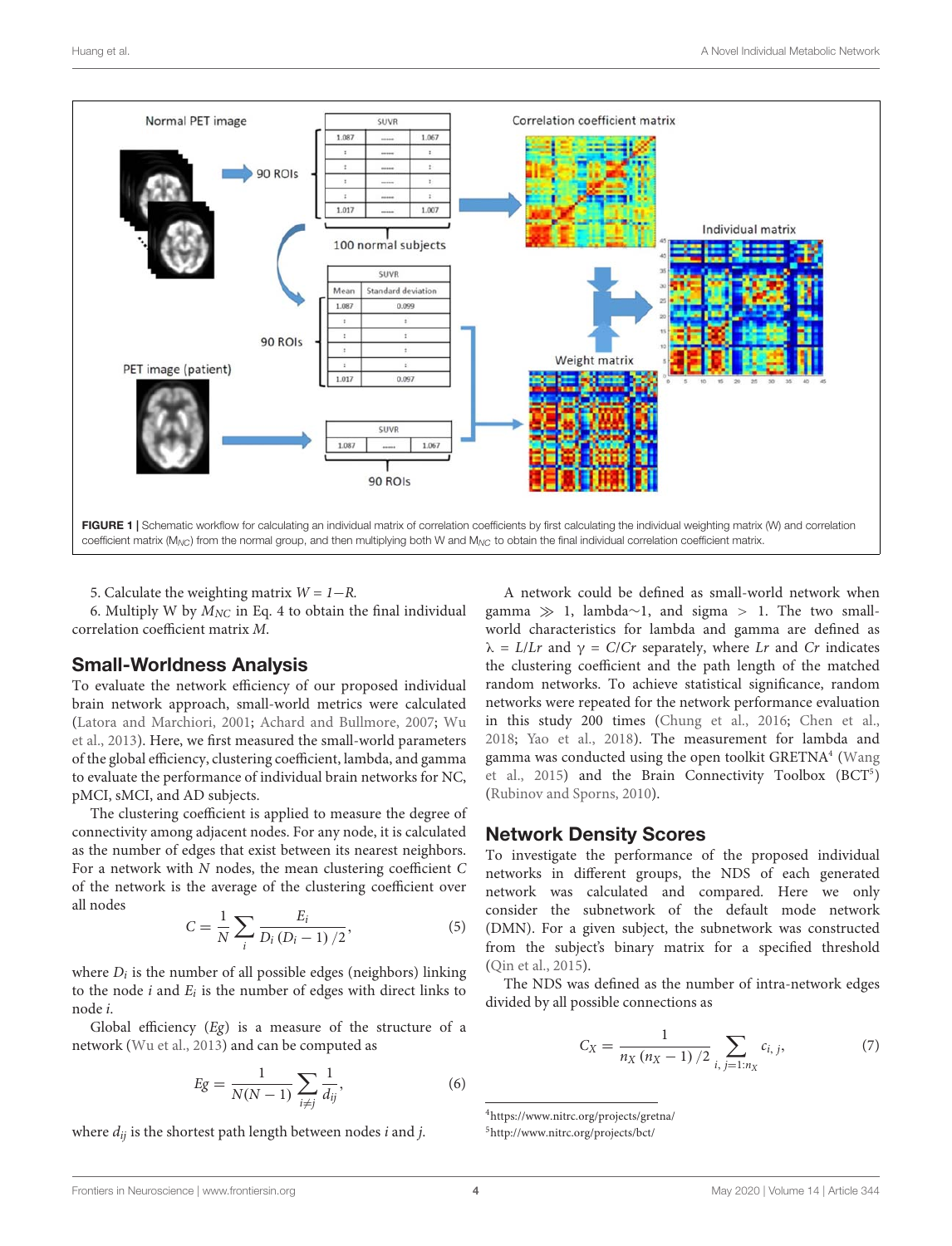where  $n<sub>X</sub>$  is the number of nodes within an intra-network X and ci,j is the binary connectivity value between the i**-**th and j-th ROI after thresholding. For each pair of subnetworks between X and Y, the inter-network connectivity score was defined as

$$
C_{X, Y} = \frac{1}{n_{X} n_{Y}} \sum_{i \in X, j \in Y} c_{i, j}
$$
 (8)

#### Statistical Analysis

ANOVA with post hoc Student's t-test was applied to compare the network performance among the four groups, where the post hoc test (multiple comparisons) was used to identify the significant  $pair(s)$  and a significant  $p$ -value of the *post hoc* test indicates at least one pair with statistically significant mean difference. All the statistical analyses were performed by using the SPSS package (SPSS Statistics for Windows, version 17.0, 2008), and significance testing of  $p < 0.05$  and  $p < 0.01$  was applied.

#### RESULTS

### Inter-Hemispheric Correlation Coefficients Matrices

To build a connectivity network, a connectivity matrix is usually converted to a binary matrix by a threshold [\(Huang et al.,](#page-9-8) [2018\)](#page-9-8), where the links above the threshold are represented by one (presence of edge) and those below it are represented by zero

(absence of edge). Here, to reduce the complexity of visualizing the connectivity network, the lowest threshold value for the connectivity map in the NC containing 90 nodes was selected for all groups in this study, and this led to the threshold of 0.4354, which was applied for all subsequent processing. Note that all the group-level analysis result was performed based on our previous work [\(Huang et al.,](#page-9-8) [2018\)](#page-9-8).

To compare with the conventional group-based connectivity matrix, **[Figure 2](#page-4-0)** displays the group-based conventional interhemispheric connectivity matrices of the correlation coefficients from the NC, sMCI, pMCI, and AD groups (first row) [\(Huang et al.,](#page-9-8) [2018\)](#page-9-8), the average individual inter-hemispheric connectivity matrices obtained by the proposed method from the NC, sMCI, pMCI, and AD groups (second row), and the anecdotal single-subject connectivity matrices from single NC, sMCI, pMCI, and AD subjects (third row). From the group-based connectivity matrices in the first row, the main connection differences among the groups are in the temporal, parietal, and occipital lobes. Similar results can be observed in the average single-subject connectivity matrices in the second row, and also the anecdotal single-subject matrices in the third row for NC, sMCI, pMCI, and AD, respectively. From all the matrices, the connectivity matrix for NC displays more connections with statistical significance as compared to AD, where AD shows a more obvious decrease in connections between the frontal lobe and other regions. The connectivity patterns are similar for both sMCI and NC, while the



<span id="page-4-0"></span>FIGURE 2 | Matrices of correlation coefficients between the right and left hemisphere (ordinate) brain regions. The inter-hemispheric connectivity is illustrated from the matrices of correlation coefficients between the right hemisphere (abscissa) and left hemisphere (ordinate) brain regions for NC, sMCI, pMCI, and AD, as obtained via the conventional group-based method (first row), average individual connectivity matrices (second row), and anecdotal single-subject connectivity matrices (third row) with the proposed method. The last column illustrates the plots for number of edges (connectivity) vs. varying thresholds at each disease group for the corresponding matrix of correlation coefficients.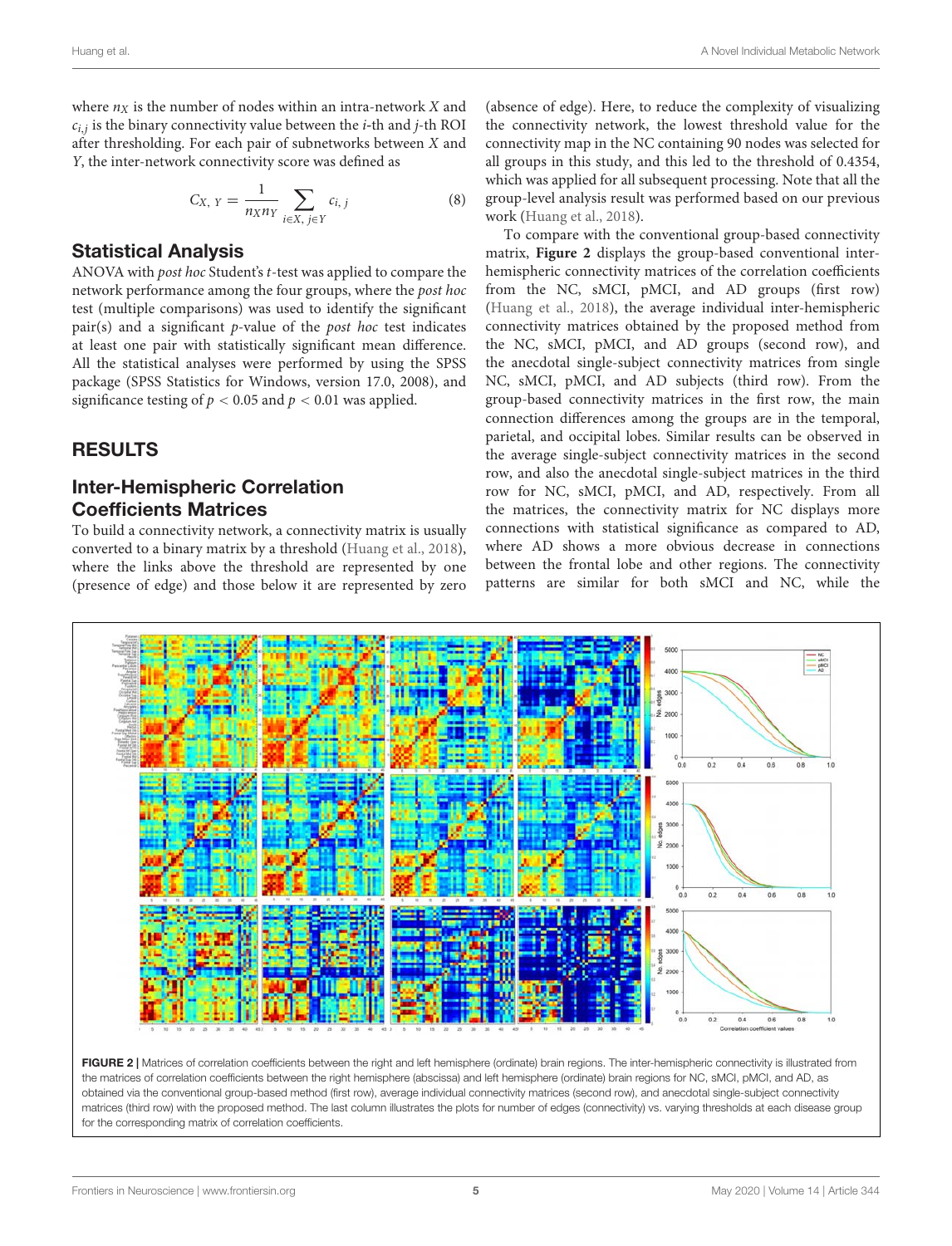

<span id="page-5-0"></span>network approach. The inter-hemispheric connectivity graphs were visualized for four groups and obtained by thresholding the average correlation coefficient matrix from individuals of each group using the threshold of 0.4354, since this value offers the highest correlation coefficient with all connections (90 nodes) in NC. The inter-hemispheric connections are indicated by black lines and nodes are represented by different colors (deep blue for frontal; light blue for temporal; green for parietal; red for occipital; pink for thalamus, pallidum, caudate, putamen, amygdala; yellow for hippocampus; deep yellow for other regions).

pattern of connectivity reduction in pMCI falls between those of sMCI and AD.

Moreover, the last column in each row illustrates the plots for number of edges (connectivity) vs. varying thresholds at each disease group for the corresponding matrix of correlation coefficients from each row. Under the same threshold, NC displays more connections as compared to other groups and is followed by sMCI and pMCI, while AD shows significant reduction of connectivity for both group-level and individual networks.

# Inter-Hemispheric Connectivity Network

**[Figure 3](#page-5-0)** illustrates the axial view of the average individual interhemispheric connectivity network built from a binary matrix as measured from the same correlation coefficient threshold for all four groups, and obtained from the connectivity matrices in the second row of **[Figure 2](#page-4-0)**. The connections are displayed by black lines and nodes are shown by the color dots (deep blue for frontal; light blue for temporal; green for parietal; red for occipital; pink for thalamus, pallidum, caudate, putamen, amygdala; yellow for hippocampus; deep yellow for other regions). The sMCI subjects show similar patterns of inter-hemispheric connectivity to those in NC, but with slightly reduced inter-lobe connections. However, as compared to pMCI, the network connectivity for sMCI was significantly higher in the frontal and parietalfrontal lobes. The AD group showed significantly reduced connections in all regions among the four groups. As shown in **[Supplementary Table 1](#page-8-10)**, the resulting number of edges in the inter-hemispheric connectivity network for each group is 213, 207, 142, and 61 for NC, sMCI, pMCI, and AD, respectively. One can observe a significant reduction of inter-hemispheric connections in pMCI and AD.

# Intra-Hemispheric Connectivity Network

**[Figure 4](#page-5-1)** shows the lateral view of the average individual intra-hemispheric connectivity network for each group, as built from the connectivity matrices in the second row of **[Figure 2](#page-4-0)**. Significant intra-hemispheric connectivity reductions in the frontal, temporal, parietal, and occipital regions were



<span id="page-5-1"></span>observed for both pMCI and AD, and in particular between the temporal and parietal regions, frontal and temporal regions, and also temporal and occipital regions. The intra-hemispheric connectivity pattern was similar for both sMCI and NC, except for the slightly reduced connection between parietal and occipital found in sMCI. As shown in the **[Supplementary Table 1](#page-8-10)**, the resulting number of edges in the intra-hemispheric connectivity network using the individual method is 161, 143, 103, and 77 for NC, sMCI, pMCI, and AD, respectively.

# Metabolic Connectivity Network **Differences**

The small-worldness characteristic parameters were calculated from the proposed individual connectivity networks for each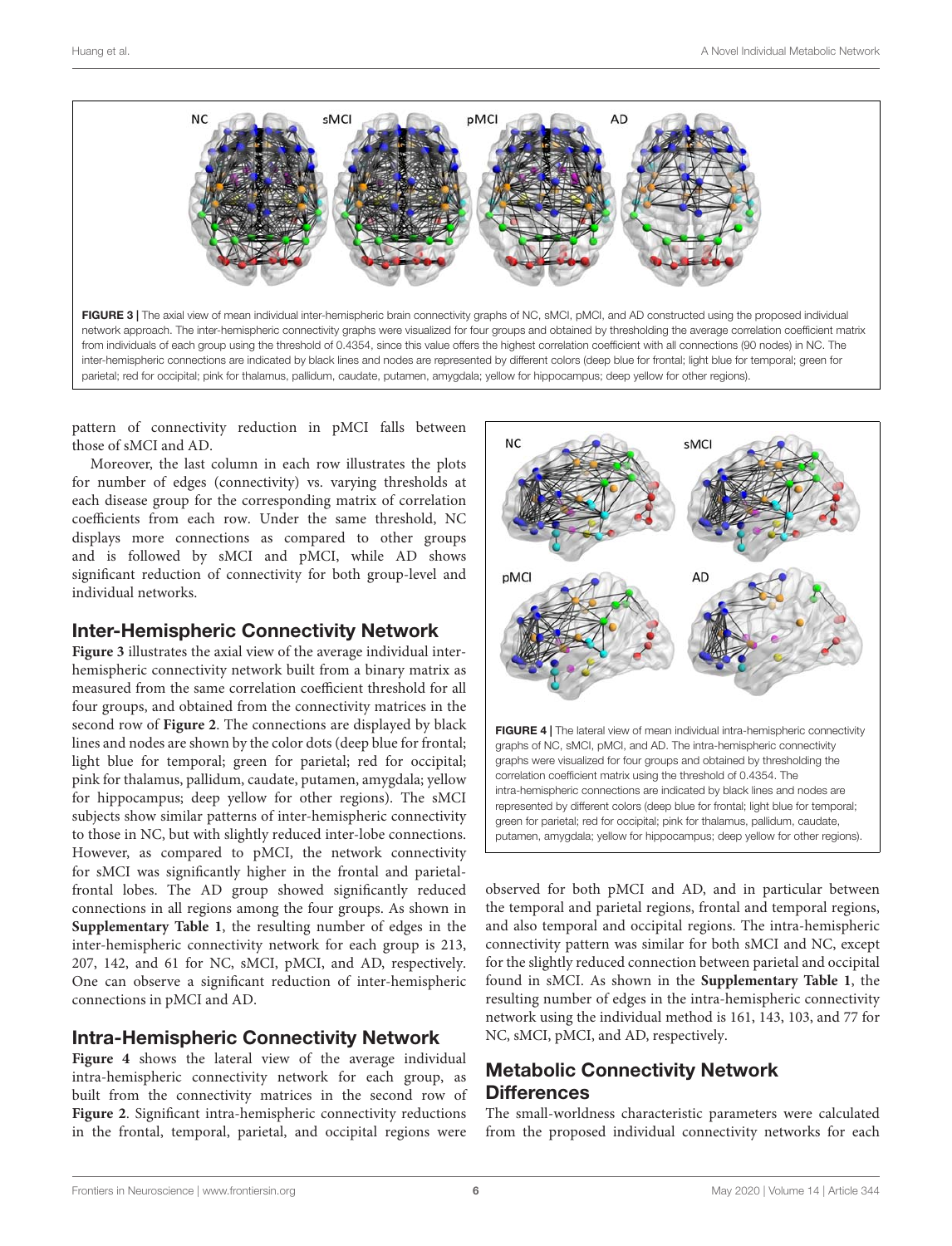

<span id="page-6-0"></span>subject, and scatter plots were plotted for each group as shown in **[Figure 5](#page-6-0)**. Reduction trends in global efficiency and clustering coefficients were observed for NC, sMCI, pMCI, and AD. Global efficiency and clustering coefficients were statistically different between NC and AD, and also between NC and pMCI ( $p < 0.01$ , uncorrected). However, neither global efficiency or clustering coefficients were statistically different when comparing sMCI to NC.

#### Network Density Score Differences

**[Figure 6](#page-7-0)** shows the bar plots of NDS score in the DMN subnetwork calculated from the proposed individual network for the four groups. The result shows that the mean NDS decreased in the DMN subnetwork from NC to AD. Also, no significant NDS differences were observed between NC and sMCI, or between pMCI and AD.

### **DISCUSSION**

In this study, we developed a novel approach for building an individual metabolic network using a single-subject FDG PET image and NC database. The results show the feasibility of the proposed individual brain network for generating network properties and differentiating different disease groups of dementia, including NC, sMCI, pMCI, and AD. The proposed individual metabolic network also produced similar network features to those derived from the group-based brain metabolic network [\(Huang et al.,](#page-9-8) [2018\)](#page-9-8). In particular, the key patterns of occipital–parietal inter-regional connectivities detected in the group-based network study for differentiating different disease groups in AD were also found in the individual network.

Our proposed method for individual network construction is based on the multiplication of a weighting factor and the group-based connectivity matrix calculated from a group of normal subjects. Under normal conditions, the structure of the brain network is a stable and highly relevant link. When the metabolism of the brain changes in a subject due to disease, the network link will change accordingly. Each region may exhibit different levels of variation in metabolism, and that leads to deviation from the normal value in the control group. Thus, the weighting factor for adjusting the average normal group link was based on the ES difference of the regional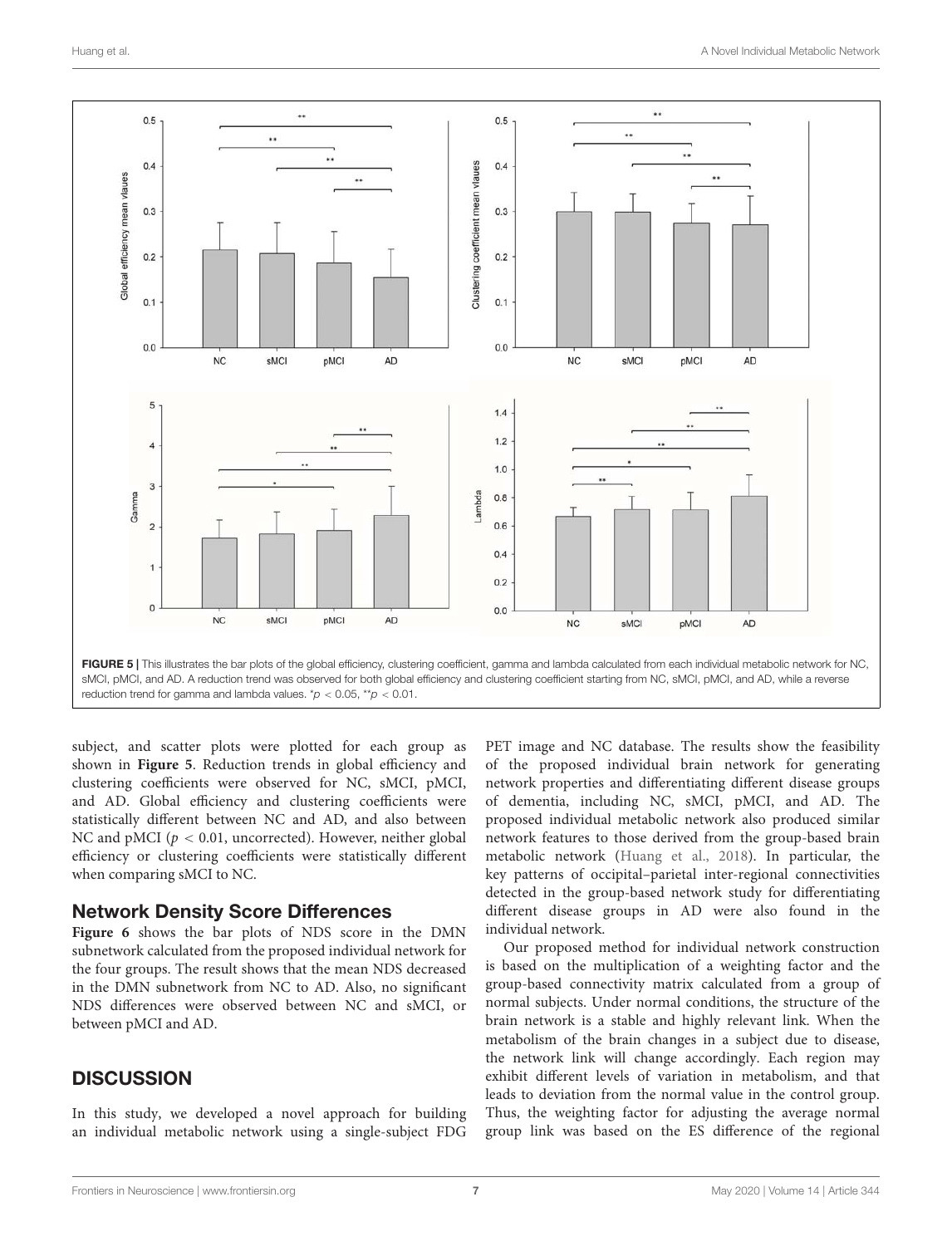

<span id="page-7-0"></span>SUVR deviation of a single subject from the NC group. This was first modified from a method for evaluating the overall treatment effect of different treatments using an independentgroup pretest-posttest design [\(Becker,](#page-8-4) [1988\)](#page-8-4), where different groups receive different treatments (e.g., experimental and control groups), and outcomes are measured both before and after the treatment. The ES within each treatment condition is calculated, and then the ES difference between the control group and the experimental group, as in our equation, is applied to compute the overall treatment ES [\(Becker,](#page-8-4) [1988;](#page-8-4) [Morris](#page-9-24) [and DeShon,](#page-9-24) [2002\)](#page-9-24). In our approach, after a simple Fisher transformation, the ES difference was converted into a correlation value, and then a weighting factor. The idea is that the higher the inter-regional SUVR effect-size difference between the singlesubject and the normal group, the lower the similarity of the regional correlation coefficient in a given subject to that of the normal group.

In our previous group-based network study [\(Huang et al.,](#page-9-8) [2018\)](#page-9-8), we found two key patterns in identifying whether MCI presents a high risk of progression to AD or not, namely parieto-occipital connectivity for sMCI and pMCI, and temporal-occipital connectivity for NC and MCI. The pattern of parieto-occipital connectivity was also observed in the individual metabolic network. For example, the connectivity density between parietal and occipital lobes was slightly higher in NC and pMCI but not in sMCI (**[Figure 4](#page-5-1)**); a similar result was also shown in the group network [\(Huang et al.,](#page-9-8) [2018\)](#page-9-8). However, there is only a slight increase but no significant connectivity between the frontal and parietal connection in sMCI as compared to NC. Interestingly, the possible compensatory effect of increased left frontal connectivity in AD from the group-based network was also shown in the individual one (**[Figure 4](#page-5-1)** and **[Supplementary Table 1](#page-8-10)**). For the average number of edges for inter- and intra-hemispheric networks for individual metabolic networks, as shown in **[Supplementary](#page-8-10)** **[Table 1](#page-8-10)**, there were much fewer inter- and intra-hemispheric connections in the AD group as compared to other groups. Similar results can be viewed in the connectivity graphs shown in **[Figures 3](#page-5-0)** and **[4](#page-5-1)**. More study on individual network connectivity pattern for each single subject is necessary and is the future goal.

Connection efficiency of network structure, clustering efficiency of average network clustering, lambda, and gamma can be used to characterize the patterns of network connectivity [\(Rubinov and Sporns,](#page-9-31) [2010\)](#page-9-31). Our results showed that the global efficiency and clustering coefficient using the individual metabolic network method display reduction trends for NC, sMCI, pMCI to AD, and a reverse reduction trend for gamma and lambda. This falls in line with previous studies showing network efficiency reductions in MCI as compared to NC [\(Achard and Bullmore,](#page-8-7) [2007;](#page-8-7) [Bullmore and Sporns,](#page-8-11) [2012\)](#page-8-11) and a decrease in the clustering coefficient in AD when [\(Yong et al.,](#page-10-2) [2009\)](#page-10-2) using fMRI analysis.

The activity in the default mode network (DMN), which represents the resting state of the brain, has been proved to be a sensitive and specific biomarker for AD using fMRI [\(Greicius](#page-9-33) [et al.,](#page-9-33) [2004\)](#page-9-33). [Koch et al.](#page-9-34) [\(2012\)](#page-9-34) observed declining trends in DMN connectivity in NC, MCI, and AD. The DMN derived from our individual network also displayed the same decreasing trend among the NC, sMCI, pMCI, and AD disease groups (**[Figure 6](#page-7-0)**).

Although the correlation of node connections based on mutual information (MI) can show a nonlinear relationship [\(Wang et al.,](#page-9-35) [2016;](#page-9-35) [Jiang et al.,](#page-9-36) [2017\)](#page-9-36), there are also reports that FDG has strong connectivity in some areas [\(Huang et al.,](#page-9-8) [2018\)](#page-9-8). Through MI calculations, these connections are less likely to be highlighted, and our correlation matrix makes it is clear that there are areas of higher correlation.

A metabolic network may provide probable imaging biomarkers of neurodegenerative disease to identify those at higher risk in developing neurodegenerative disorders [\(Wu et al.,](#page-9-28) [2013\)](#page-9-28). For conventional network analysis based on correlation coefficient matrix, a threshold is needed. However, an optimal choice of threshold value is challenging and it is possible to miss important diagnosis information after thresholding. Since our individual method provides more convenient and powerful diagnosis power for clinical application, analysis based on threshold-free approach as in [Kuang et al.](#page-9-3) [\(2019\)](#page-9-3) might help to preserve more information. Future work should include the investigation of the threshold-free analysis.

For our current study, age-matched NC subjects and disease groups were used for constructing the NC group data and for evaluation of the individual network. In theory, a connectivity pattern is age-dependent; therefore, future work should study the age effect of group NC connectivity matrices in the individual networks of different age groups. One of the limitations in this work is the small sample size, and future work should include more subjects to investigate individual metabolic network variability and derive the connectivity spectrums in different groups for clinical diagnosis purposes. Another limitation is the segmentation or parcellation error introduced by the spatial normalization method based on FDG-template as compared to MRI-based approach in this study. Finally, our proposed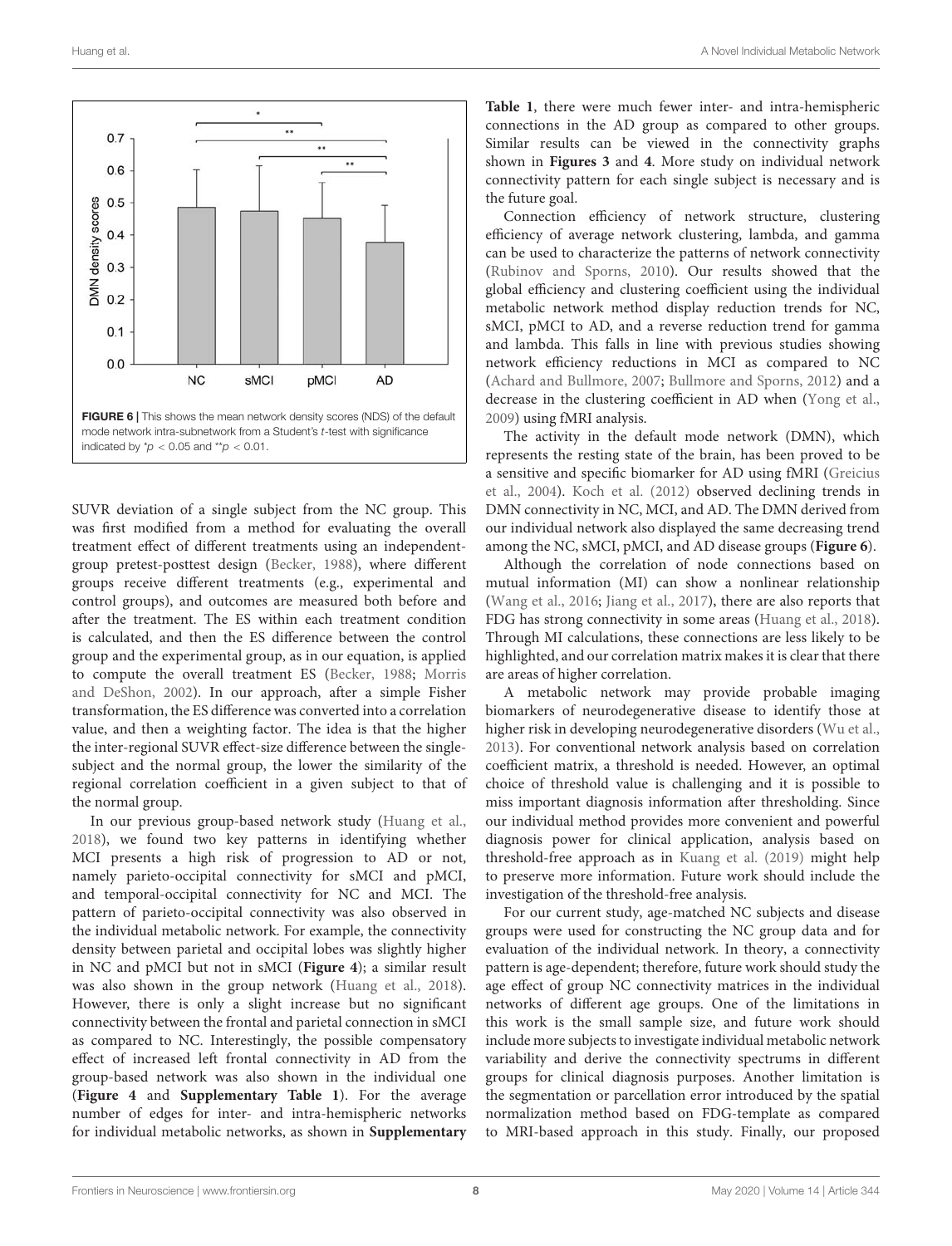individual network approach can be applied to other PET tracers for molecular connectivity [\(Sala and Perani,](#page-9-37) [2019\)](#page-9-37).

# **CONCLUSION**

We proposed a novel method for constructing an individual metabolic network using a single-subject FDG PET image and a NC FDG PET database. The result has shown the effectiveness and feasibility of the proposed individual metabolic network in differentiating different AD disease groups. Future studies should investigate inter-individual variability and the correlations of individual network features to disease severities and clinical performance.

# DATA AVAILABILITY STATEMENT

PET images were downloaded online from ADNI [\(https://ida.](https://ida.loni.usc.edu) [loni.usc.edu\)](https://ida.loni.usc.edu) and further processed locally (see Image Analysis above). Processed ADNI data are not publicly available for download but are available from the corresponding author.

# ETHICS STATEMENT

All methods were performed in accordance with the relevant ethical guidelines and regulations as stated in the first section of Materials and Methods. Since the data were obtained from the ADNI database, no written inform consent is required according to local legislation and national guidelines.

# AUTHOR CONTRIBUTIONS

S-YH, J-LH, and I-TH designed the study. S-YH, K-JL, and I-TH analyzed the data. S-YH and I-TH wrote the manuscript. All authors revised and approved for publication.

# FUNDING

This work was supported by grants BMRP 488 and CMRPD1H0391-3 from the Chang Gung Memorial Hospital and

# **REFERENCES**

- <span id="page-8-7"></span>Achard, S., and Bullmore, E. (2007). Efficiency and cost of economical brain functional networks. PLoS Comput. Biol. 3:e17. [doi: 10.1371/journal.pcbi.](https://doi.org/10.1371/journal.pcbi.0030017) [0030017](https://doi.org/10.1371/journal.pcbi.0030017)
- <span id="page-8-4"></span>Becker, B. J. (1988). Synthesizing standardized mean-change measures. Br. J. Math. Stat. Psychol. 41, 257–278. [doi: 10.1111/j.2044-8317.1988.tb00901.x](https://doi.org/10.1111/j.2044-8317.1988.tb00901.x)
- <span id="page-8-3"></span>Brand, A., Bradley, M. T., Best, L. A., and Stoica, G. (2011). Multiple trials may yield exaggerated effect size estimates. J. Gen. Psychol. 138, 1–11. [doi: 10.1080/](https://doi.org/10.1080/00221309.2010.520360) [00221309.2010.520360](https://doi.org/10.1080/00221309.2010.520360)
- <span id="page-8-11"></span>Bullmore, E., and Sporns, O. (2012). The economy of brain network organization. Nat. Rev. Neurosci. 13, 336–349. [doi: 10.1038/nrn3214](https://doi.org/10.1038/nrn3214)
- <span id="page-8-9"></span>Chen, D., Lu, J., Zhou, H., Jiang, J., Wu, P., Guo, Q., et al. (2018). Glucose metabolic brain network differences between chinese patients with lewy body dementia and Healthy control. Behav. Neurol. 2018:8420658. [doi: 10.1155/2018/8420658](https://doi.org/10.1155/2018/8420658)

MOST 106-2314-B-182-017-MY3 from the Ministry of Science and Technology, Taiwan.

# ACKNOWLEDGMENTS

Data collection and sharing for this project was funded by the Alzheimer's Disease Neuroimaging Initiative (ADNI) (National Institutes of Health Grant U01 AG024904) and DOD ADNI (Department of Defense award number W81XWH-12-2-0012). ADNI is funded by the National Institute on Aging, the National Institute of Biomedical Imaging and Bioengineering, and through generous contributions from the following: AbbVie; Alzheimer's Association; Alzheimer's Drug Discovery Foundation; Araclon Biotech; BioClinica, Inc.; Biogen; Bristol-Myers Squibb Company; CereSpir, Inc.; Cogstate; Eisai Inc.; Elan Pharmaceuticals, Inc.; Eli Lilly and Company; EuroImmun; F. Hoffmann-La Roche Ltd and its affiliated company Genentech, Inc.; Fujirebio; GE Healthcare; IXICO Ltd.; Janssen Alzheimer Immunotherapy Research & Development, LLC.; Johnson & Johnson Pharmaceutical Research & Development, LLC.; Lumosity; Lundbeck; Merck & Co., Inc.; Meso Scale Diagnostics, LLC.; NeuroRx Research; Neurotrack Technologies; Novartis Pharmaceuticals Corporation; Pfizer Inc.; Piramal Imaging; Servier; Takeda Pharmaceutical Company; and Transition Therapeutics. The Canadian Institutes of Health Research is providing funds to support ADNI clinical sites in Canada. Private sector contributions are facilitated by the Foundation for the National Institutes of Health [\(www.fnih.org\)](www.fnih.org). The grantee organization is the Northern California Institute for Research and Education, and the study is coordinated by the Alzheimer's Therapeutic Research Institute at the University of Southern California. ADNI data are disseminated by the Laboratory of NeuroImaging at the University of Southern California.

### <span id="page-8-10"></span>SUPPLEMENTARY MATERIAL

The Supplementary Material for this article can be found online at: [https://www.frontiersin.org/articles/10.3389/fnins.](https://www.frontiersin.org/articles/10.3389/fnins.2020.00344/full#supplementary-material) [2020.00344/full#supplementary-material](https://www.frontiersin.org/articles/10.3389/fnins.2020.00344/full#supplementary-material)

- <span id="page-8-8"></span>Chung, J., Yoo, K., Kim, E., Na, D. L., and Jeong, Y. (2016). Glucose metabolic brain networks in early-onset vs late-onset Alzheimer's disease. Front. Aging Neurosci. 8:159. [doi: 10.3389/fnagi.2016.00159](https://doi.org/10.3389/fnagi.2016.00159)
- <span id="page-8-5"></span>Cohen, J. (1988). Statistical Power Analysis for the Behavioral Sciences (2nd ed.). Hillsdale, NJ: Erlbaum.
- <span id="page-8-1"></span>Duan, H., Jiang, J., Xu, J., Zhou, H., Huang, Z., Yu, Z., et al. (2017). Differences in Abeta brain networks in Alzheimer's disease and healthy controls. Brain Res. 1655, 77–89. [doi: 10.1016/j.brainres.2016.11.019](https://doi.org/10.1016/j.brainres.2016.11.019)
- <span id="page-8-2"></span>Ellis, P. D. (2010). The Essential Guide to Effect Sizes: Statistical Power, Metaanalysis, and the Interpretation of Research Results. Cambridge: Cambridge University Press. [doi: 10.1017/cbo9780511761676](https://doi.org/10.1017/cbo9780511761676)
- <span id="page-8-6"></span>Fisher, R. A. (1921). On the 'probable error' of a coefficient of correlation deduced from a small sample. Metron 3–32.
- <span id="page-8-0"></span>Garbarino, S., and Lorenzi, M. (2019). "Modeling and inference of spatio-temporal protein dynamics across brain networks," in Information Processing in Medical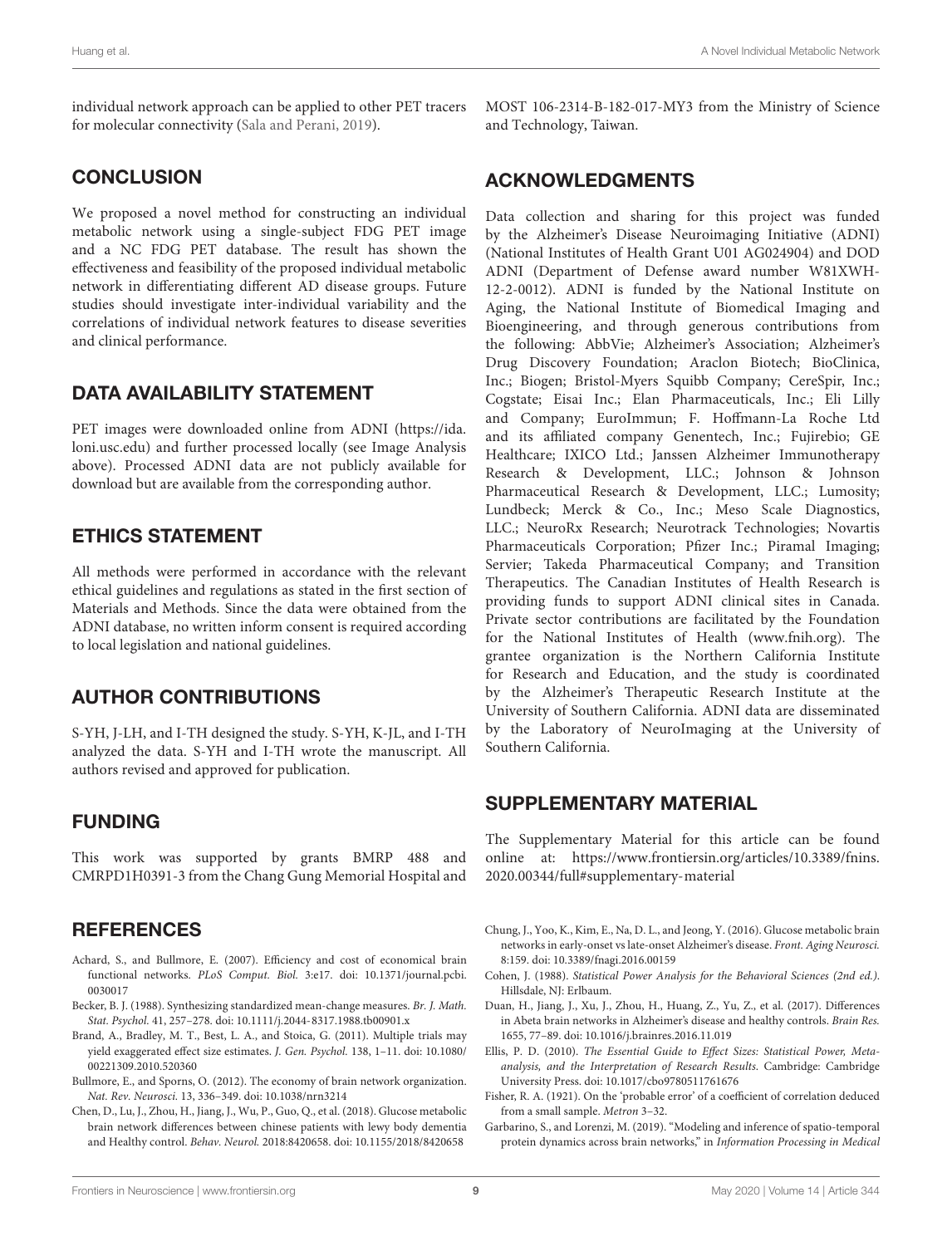Imaging. IPMI 2019. Lecture Notes in Computer Science, Vol. 11492, eds A. Chung, J. Gee, P. Yushkevich, and S. Bao (Cham: Springer), 57–69. [doi: 10.1007/](https://doi.org/10.1007/978-3-030-20351-1_5) [978-3-030-20351-1\\_5](https://doi.org/10.1007/978-3-030-20351-1_5)

- <span id="page-9-5"></span>Garbarino, S., Lorenzi, M., Oxtoby, N. P., Vinke, E. J., Marinescu, R. V., Eshaghi, A., et al. (2019). Differences in topological progression profile among neurodegenerative diseases from imaging data. eLife 8:e49298. [doi: 10.7554/](https://doi.org/10.7554/eLife.49298) [eLife.49298](https://doi.org/10.7554/eLife.49298)
- <span id="page-9-33"></span>Greicius, M. D., Srivastava, G., Reiss, A. L., and Menon, V. (2004). Defaultmode network activity distinguishes Alzheimer's disease from healthy aging: evidence from functional MRI. Proc. Natl. Acad. Sci. U.S.A. 101, 4637–4642. [doi: 10.1073/pnas.0308627101](https://doi.org/10.1073/pnas.0308627101)
- <span id="page-9-2"></span>Hanseeuw, B. J., Betensky, R. A., Jacobs, H. I. L., Schultz, A. P., Sepulcre, J., Becker, J. A., et al. (2019). Association of amyloid and tau with cognition in preclinical Alzheimer disease: a longitudinal study. JAMA Neurol. 76, 915–924. [doi: 10.1001/jamaneurol.2019.1424](https://doi.org/10.1001/jamaneurol.2019.1424)
- <span id="page-9-9"></span>He, Y., Chen, Z., and Evans, A. (2008). Structural insights into aberrant topological patterns of large-scale cortical networks in Alzheimer's disease. J. Neurosci. 28, 4756–4766. [doi: 10.1523/JNEUROSCI.0141-08.2008](https://doi.org/10.1523/JNEUROSCI.0141-08.2008)
- <span id="page-9-19"></span>Hsiao, I. T., Huang, C. C., Hsieh, C. J., Wey, S. P., Kung, M. P., Yen, T. C., et al. (2013). Perfusion-like template and standardized normalization-based brain image analysis using 18F-florbetapir (AV-45/Amyvid) PET. Eur. J. Nucl. Med. Mol. Imaging 40, 908–920. [doi: 10.1007/s00259-013-2350-x](https://doi.org/10.1007/s00259-013-2350-x)
- <span id="page-9-8"></span>Huang, S. Y., Hsu, J. L., Lin, K. J., Liu, H. L., Wey, S. P., Hsiao, I. T., et al. (2018). Characteristic patterns of inter- and intra-hemispheric metabolic connectivity in patients with stable and progressive mild cognitive impairment and Alzheimer's disease. Sci. Rep. 8:13807. [doi: 10.1038/s41598-018-](https://doi.org/10.1038/s41598-018-31794-8) [31794-8](https://doi.org/10.1038/s41598-018-31794-8)
- <span id="page-9-17"></span>Iturria-Medina, Y., Carbonell, F. M., and Evans, A. C. (2018). Multimodal imagingbased therapeutic fingerprints for optimizing personalized interventions: application to neurodegeneration. Neuroimage 179, 40–50. [doi: 10.1016/j.](https://doi.org/10.1016/j.neuroimage.2018.06.028) [neuroimage.2018.06.028](https://doi.org/10.1016/j.neuroimage.2018.06.028)
- <span id="page-9-0"></span>Iturria-Medina, Y., Sotero, R. C., Toussaint, P. J., Evans, A. C., and the Alzheimer's Disease Neuroimaging Initiative (2014). Epidemic spreading model to characterize misfolded proteins propagation in aging and associated neurodegenerative disorders. PLoS Comput. Biol. 10:e1003956. [doi: 10.1371/](https://doi.org/10.1371/journal.pcbi.1003956) [journal.pcbi.1003956](https://doi.org/10.1371/journal.pcbi.1003956)
- <span id="page-9-20"></span>Jack, C. R. Jr., Bernstein, M. A., Fox, N. C., Thompson, P., Alexander, G., Harvey, D., et al. (2008). The Alzheimer's disease neuroimaging initiative (ADNI): MRI methods. J. Magn. Reson. Imaging 27, 685–691. [doi: 10.1002/jmri.](https://doi.org/10.1002/jmri.21049) [21049](https://doi.org/10.1002/jmri.21049)
- <span id="page-9-36"></span>Jiang, J., Zhou, H., Duan, H., Liu, X., Zuo, C., Huang, Z., et al. (2017). A novel individual-level morphological brain networks constructing method and its evaluation in PET and MR images. Heliyon 3:e00475. [doi: 10.1016/j.heliyon.](https://doi.org/10.1016/j.heliyon.2017.e00475) [2017.e00475](https://doi.org/10.1016/j.heliyon.2017.e00475)
- <span id="page-9-25"></span>Kadel, R., and Kip, K. (2012). "A SAS macro to compute effect size (Cohen's) and its confidence interval from raw survey data," in Proceedings of the Southeast SAS Users Group (SESUG), Durham, NC.
- <span id="page-9-23"></span>Kelley, K., and Preacher, K. J. (2012). On effect size. Psychol. Methods 17, 137–152. [doi: 10.1037/a0028086](https://doi.org/10.1037/a0028086)
- <span id="page-9-26"></span>Kim, H. Y. (2015). Statistical notes for clinical researchers: effect size. Restor. Dent. Endod. 40, 328–331. [doi: 10.5395/rde.2015.40.4.328](https://doi.org/10.5395/rde.2015.40.4.328)
- <span id="page-9-34"></span>Koch, W., Teipel, S., Mueller, S., Benninghoff, J., Wagner, M., Bokde, A. L. W., et al. (2012). Diagnostic power of default mode network resting state fMRI in the detection of Alzheimer's disease. Neurobiol. Aging 33, 466–478. [doi:](https://doi.org/10.1016/j.neurobiolaging.2010.04.013) [10.1016/j.neurobiolaging.2010.04.013](https://doi.org/10.1016/j.neurobiolaging.2010.04.013)
- <span id="page-9-13"></span>Kong, X. Z., Liu, Z., Huang, L., Wang, X., Yang, Z., Zhou, G., et al. (2015). Mapping individual brain networks using statistical similarity in regional morphology from MRI. PLoS One 10:e0141840. [doi: 10.1371/journal.pone.014](https://doi.org/10.1371/journal.pone.0141840) [1840](https://doi.org/10.1371/journal.pone.0141840)
- <span id="page-9-3"></span>Kuang, L., Zhao, D., Xing, J., Chen, Z., Xiong, F., and Han, X. (2019). Metabolic brain network analysis of FDG-PET in Alzheimer's disease using kernel-based persistent features. Molecules 24:2301. [doi: 10.3390/molecules2412](https://doi.org/10.3390/molecules24122301) [2301](https://doi.org/10.3390/molecules24122301)
- <span id="page-9-27"></span>Latora, V., and Marchiori, M. (2001). Efficient behavior of small-world networks. Phys. Rev. Lett. 87:198701. [doi: 10.1103/PhysRevLett.87.198701](https://doi.org/10.1103/PhysRevLett.87.198701)
- <span id="page-9-14"></span>Li, W., Yang, C., Shi, F., Wu, S., Wang, Q., Nie, Y., et al. (2017). Construction of individual morphological brain networks with multiple morphometric features. Front. Neuroanat. 11:34. [doi: 10.3389/fnana.2017.00034](https://doi.org/10.3389/fnana.2017.00034)
- <span id="page-9-18"></span>Li, Y., Yao, Z., Zhang, H., Hu, B., and Alzheimer's Disease Neuroimaging Initiative (2018). Indirect relation based individual metabolic network for identification of mild cognitive impairment. J. Neurosci. Methods 309, 188–198. [doi: 10.1016/](https://doi.org/10.1016/j.jneumeth.2018.09.007) [j.jneumeth.2018.09.007](https://doi.org/10.1016/j.jneumeth.2018.09.007)
- <span id="page-9-24"></span>Morris, S. B., and DeShon, R. P. (2002). Combining effect size estimates in metaanalysis with repeated measures and independent-groups designs. Psychol. Methods 7, 105–125. [doi: 10.1037/1082-989x.7.1.105](https://doi.org/10.1037/1082-989x.7.1.105)
- <span id="page-9-22"></span>Nakagawa, S., and Cuthill, I. C. (2007). Effect size, confidence interval and statistical significance: a practical guide for biologists. Biol. Rev. Camb. Philos. Soc. 82, 591–605. [doi: 10.1111/j.1469-185X.2007.00027.x](https://doi.org/10.1111/j.1469-185X.2007.00027.x)
- <span id="page-9-1"></span>Oxtoby, N. P., Garbarino, S., Firth, N. C., Warren, J. D., Schott, J. M., Alexander, D. C., et al. (2017). Data-driven sequence of changes to anatomical brain connectivity in sporadic Alzheimer's disease. Front. Neurol. 8:580. [doi: 10.3389/](https://doi.org/10.3389/fneur.2017.00580) [fneur.2017.00580](https://doi.org/10.3389/fneur.2017.00580)
- <span id="page-9-32"></span>Qin, J., Chen, S.-G., Hu, D., Zeng, L.-L., Fan, Y.-M., Chen, X.-P., et al. (2015). Predicting individual brain maturity using dynamic functional connectivity. Front. Hum. Neurosci. 9:418. [doi: 10.3389/fnhum.2015.00418](https://doi.org/10.3389/fnhum.2015.00418)
- <span id="page-9-15"></span>Raj, A., Kuceyeski, A., and Weiner, M. (2012). A network diffusion model of disease progression in dementia. Neuron 73, 1204–1215. [doi: 10.1016/j.neuron.2011.12.](https://doi.org/10.1016/j.neuron.2011.12.040) [040](https://doi.org/10.1016/j.neuron.2011.12.040)
- <span id="page-9-4"></span>Raj, A., LoCastro, E., Kuceyeski, A., Tosun, D., Relkin, N., and Weiner, M. (2015). Network diffusion model of progression predicts longitudinal patterns of atrophy and metabolism in Alzheimer's disease. Cell Rep. 10, 359–369. [doi:](https://doi.org/10.1016/j.celrep.2014.12.034) [10.1016/j.celrep.2014.12.034](https://doi.org/10.1016/j.celrep.2014.12.034)
- <span id="page-9-11"></span>Raj, A., Mueller, S. G., Young, K., Laxer, K. D., and Weiner, M. (2010). Networklevel analysis of cortical thickness of the epileptic brain. Neuroimage 52, 1302–1313. [doi: 10.1016/j.neuroimage.2010.05.045](https://doi.org/10.1016/j.neuroimage.2010.05.045)
- <span id="page-9-31"></span>Rubinov, M., and Sporns, O. (2010). Complex network measures of brain connectivity: uses and interpretations. Neuroimage 52, 1059–1069. [doi: 10.1016/](https://doi.org/10.1016/j.neuroimage.2009.10.003) [j.neuroimage.2009.10.003](https://doi.org/10.1016/j.neuroimage.2009.10.003)
- <span id="page-9-37"></span>Sala, A., and Perani, D. (2019). Brain molecular connectivity in neurodegenerative diseases: recent advances and new perspectives using positron emission tomography. Front. Neurosci. 13:617. [doi: 10.3389/fnins.2019.](https://doi.org/10.3389/fnins.2019.00617) [00617](https://doi.org/10.3389/fnins.2019.00617)
- <span id="page-9-7"></span>Sanz-Arigita, E. J., Schoonheim, M. M., Damoiseaux, J. S., Rombouts, S. A., Maris, E., Barkhof, F., et al. (2010). Loss of 'small-world' networks in Alzheimer's disease: graph analysis of FMRI resting-state functional connectivity. PLoS One 5:e13788. [doi: 10.1371/journal.pone.0013788](https://doi.org/10.1371/journal.pone.0013788)
- <span id="page-9-6"></span>Seeley, W. W., Crawford, R. K., Zhou, J., Miller, B. L., and Greicius, M. D. (2009). Neurodegenerative diseases target large-scale human brain networks. Neuron 62, 42–52. [doi: 10.1016/j.neuron.2009.03.024](https://doi.org/10.1016/j.neuron.2009.03.024)
- <span id="page-9-10"></span>Seo, E. H., Lee, D. Y., Lee, J. M., Park, J. S., Sohn, B. K., Lee, D. S., et al. (2013). Whole-brain functional networks in cognitively normal, mild cognitive impairment, and Alzheimer's disease. PLoS One 8:e53922. [doi: 10.1371/journal.](https://doi.org/10.1371/journal.pone.0053922) [pone.0053922](https://doi.org/10.1371/journal.pone.0053922)
- <span id="page-9-12"></span>Tijms, B. M., Series, P., Willshaw, D. J., and Lawrie, S. M. (2012). Similarity-based extraction of individual networks from gray matter MRI scans. Cereb. Cortex 22, 1530–1541. [doi: 10.1093/cercor/bhr221](https://doi.org/10.1093/cercor/bhr221)
- <span id="page-9-35"></span>Wang, H., Jin, X., Zhang, Y., and Wang, J. (2016). Single-subject morphological brain networks: connectivity mapping, topological characterization and testretest reliability. Brain Behav. 6:e00448. [doi: 10.1002/brb3.448](https://doi.org/10.1002/brb3.448)
- <span id="page-9-30"></span>Wang, J., Wang, X., Xia, M., Liao, X., Evans, A., and He, Y. (2015). GRETNA: a graph theoretical network analysis toolbox for imaging connectomics. Front. Hum. Neurosci. 9:386. [doi: 10.3389/fnhum.2015.00386](https://doi.org/10.3389/fnhum.2015.00386)
- <span id="page-9-21"></span>Wilkinson, L. (1999). Statistical Methods in Psychology Journals: Guidelines and Explanations. Worcester, MA: American Psychological Association.
- <span id="page-9-28"></span>Wu, K., Taki, Y., Sato, K., Hashizume, H., Sassa, Y., Takeuchi, H., et al. (2013). Topological organization of functional brain networks in healthy children: differences in relation to age, sex, and intelligence. PLoS One 8:e55347. [doi:](https://doi.org/10.1371/journal.pone.0055347) [10.1371/journal.pone.0055347](https://doi.org/10.1371/journal.pone.0055347)
- <span id="page-9-29"></span>Yao, Z., Hu, B., Chen, X., Xie, Y., Gutknecht, J., and Majoe, D. (2018). Learning metabolic brain networks in MCI and AD by robustness and leave-one-out analysis: an FDG-PET study. Am. J. Alzheimers Dis. Other Demen. 33, 42–54. [doi: 10.1177/1533317517731535](https://doi.org/10.1177/1533317517731535)
- <span id="page-9-16"></span>Yao, Z., Hu, B., Huailiang, N., Zheng, W., and Yuanwei, X. (2016). "Individual metabolic network for the accurate detection of Alzheimer's disease based on FDGPET imaging," in Proceedings of the 2016 IEEE International Conference on Bioinformatics and Biomedicine (BIBM), Shenzhen: IEEE, 1328–1335.